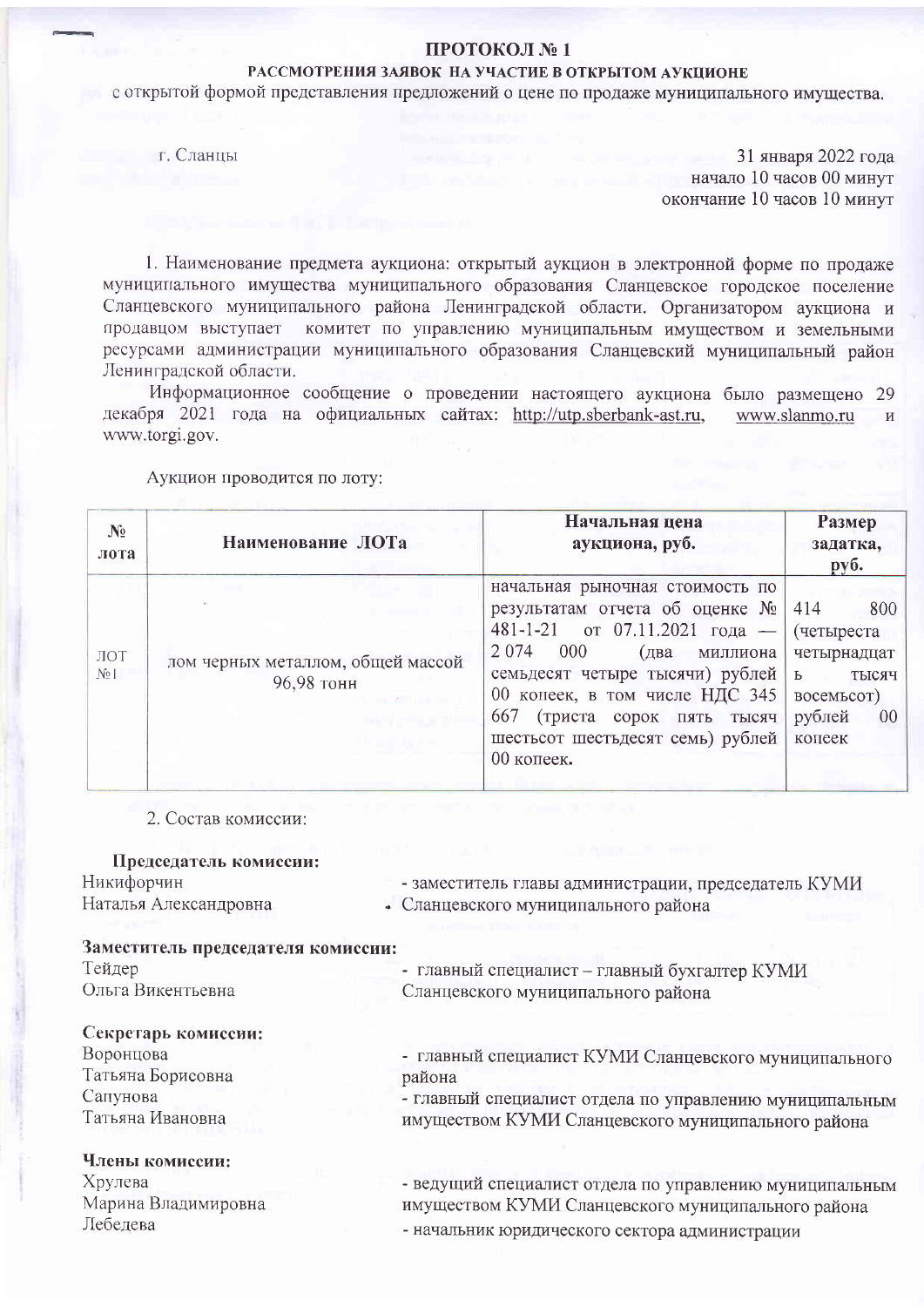### алина Викторовна

Пасечник Александра Владимировна

Лукьянова Светлана Сергеевна Сланцевского муниципального района

- специалист 1 категории-юрист отдела по управлении муниципальным имуществом **KYMM** Сланцевског муниципального района

- начальник отдела бухгалтерского учета - главный бухгалтер администрации Сланцевского муниципального района

#### Присутствовали 5 из 8. Кворум имеется.

3. До окончания указанного в информационном сообщении о проведении аукциона срок подачи заявок на участие в аукционе 27 января 2022 года до 17:00 часов по московском времени на участие в электронном аукционе поступило 4 заявки:

| $N_{2}$ | <b>HHH</b>   | Наименование             | Дата и время  | Заблокировано средств                  |
|---------|--------------|--------------------------|---------------|----------------------------------------|
| заявки  |              | участника размещения     | тодачи заявки | оператором электронной                 |
|         |              | заказа                   |               | площадки, руб.                         |
| 3447    | 471300757744 | Индивидуальный           | 24.01.2022    | 414<br>800<br>(четырест                |
|         |              | предприниматель          | 16:10         | четырнадцать<br>тыся                   |
|         |              | Топориков Вадим          |               | восемьсот)<br>рублей<br>$\overline{0}$ |
|         |              | Сергеевич                |               | копеек                                 |
| 5034    | 471300846730 | Индивидуальный           | 26.01.2022    | 800<br>414<br>(четырест                |
|         |              | предприниматель          | 17:29         | четырнадцать<br>тыся                   |
|         |              | Целищева Оксана          |               | восемьсот)<br>рублей<br>$\theta$       |
|         |              | Сергеевна                |               | копеек                                 |
| 2755    | 7721762784   | Общество<br>$\mathbf{C}$ | 27.01.2022    | 800<br>414<br>(четырест                |
|         |              | ограниченной             | 12:22         | четырнадцать<br>тыся                   |
|         |              | ответственностью         |               | $\overline{0}$<br>восемьсот)<br>рублей |
|         |              | «Втормет-Гарант»         |               | копеек                                 |
| 4775    | 4716027579   | Общество<br>$\mathbf{C}$ | 27.01.2022    | 800<br>414<br>(четырест                |
|         |              | ограниченной             | 16:58         | четырнадцать<br>тыся                   |
|         |              | ответственностью         |               | $\theta$<br>восемьсот)<br>рублей       |
|         |              | «Уни-Блок»               |               | копеек                                 |

Заявки на участие в электронных торгах были зарегистрированы в журнале приема регистрации заявок претендентов на участие в электронных торгах.

По ЛОТу № 1 поступил отзыв заявки на участие в электронных торгах:

| $N_2$  | ИНН        | Наименование участника                                                        | Дата подачи         | Дата отзыва         |
|--------|------------|-------------------------------------------------------------------------------|---------------------|---------------------|
| заявки |            | размещения заказа                                                             | заявки              | заявки              |
| 5554   | 7721762784 | Общество<br>с ограниченной<br>ответственностью<br>$\kappa$ BTOPMET-<br>apahty | 26.01.2022<br>11:14 | 26.01.2022<br>11:46 |

Изменения заявок на участие в электронных торгах, которые были зарегистрированы журнале регистрации поступления заявок на участие в электронных торгах, не было.

По результатам рассмотрения заявок на участие в электронных торгах и документов составе заявок, представленных претендентами на участие в электронных торгах, комиссие принято РЕШЕНИЕ:

1. Допустить к участию в электронных торгах и признать участниками электронных торго следующих претендентов: